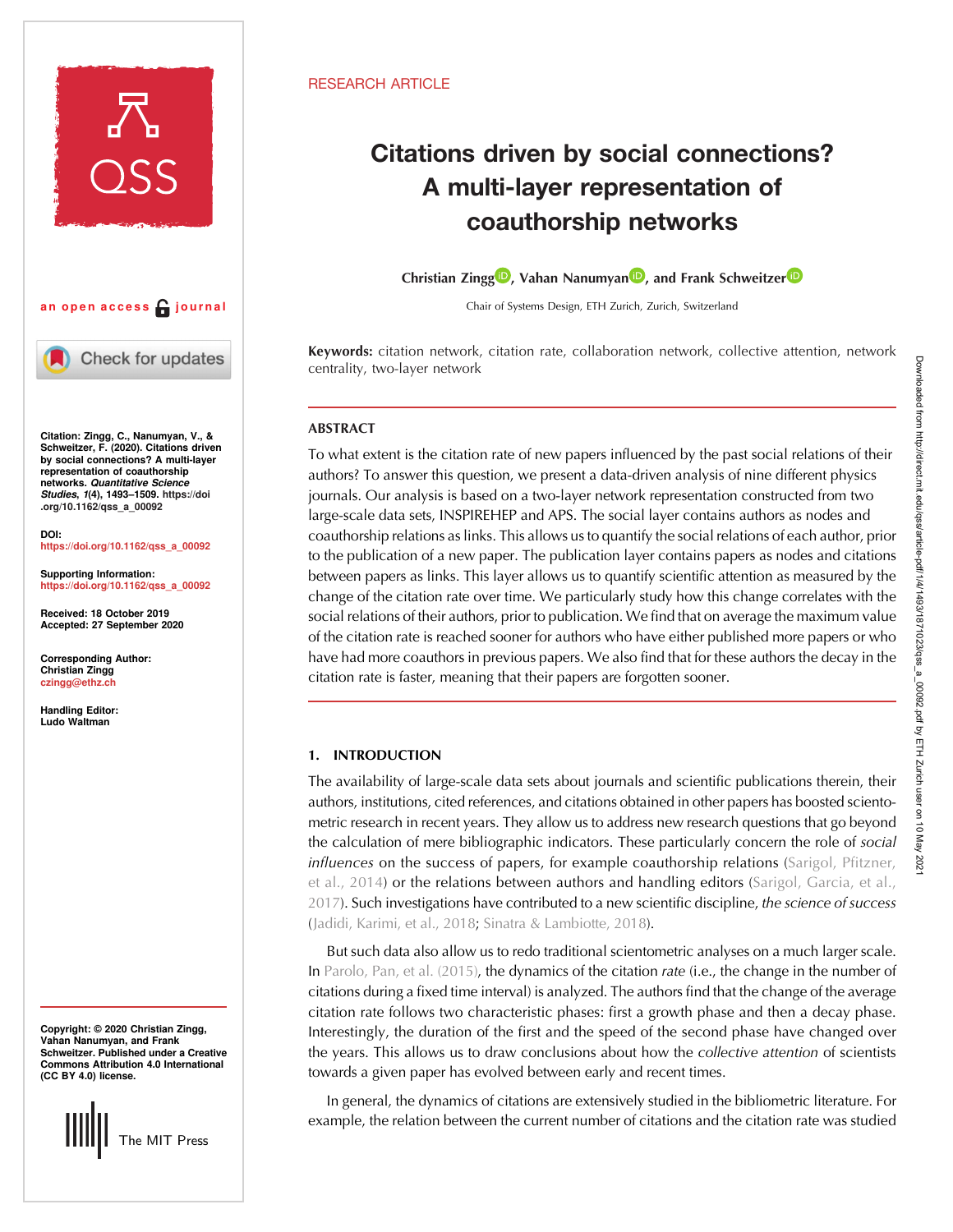in [Jeong, Néda, and Barabási, \(2003\).](#page-16-0) Citations were found to occur in bursts, with large bursts within a few years after publication (Eom  $&$  Fortunato, 2011). Concerning the scientific field of a paper, citations from papers in the same field tend to be obtained earlier than citations from papers in other fields ([Rinia, Van Leeuwen, et al., 2001](#page-16-0)). Citation rates have also been used to classify papers ([Avramescu, 1979;](#page-15-0) [Li & Ye, 2014\)](#page-16-0). Such classes often identify papers that receive citations earlier or later than the majority of papers ([Ciotti, Bonaventura, et al., 2016;](#page-15-0) [Colavizza &](#page-15-0) Franceschet, 2016; Costas, van Leeuwen, & van Raan, 2010). Papers in the second class (i.e., which receive their citations only a long time after publication) are often called *sleeping beauties* or delayed [\(Burrell, 2005](#page-15-0); [van Raan, 2004\)](#page-16-0). Their citation rate and how it differs from other papers was studied extensively in [Lachance and Larivière \(2014\)](#page-16-0). This class has also been thoroughly studied outside paper classification settings. It was found that "sleeping beauties" are extremely rare, and only 0.04% of papers published in 1988 were identified as such [\(van Raan, 2004](#page-16-0)). They were also found to occur especially often in multidisciplinary data sets [\(Ke, Ferrara, et al., 2015](#page-16-0)).

Recent progress in the study of scientometric systems has very much relied on representing them as networks. A first example is *citation networks*, representing papers as nodes and citations as their (directed) links. Such networks can be seen as a knowledge map of science [\(Leydesdorff,](#page-16-0) [Carley, & Rafols, 2013\)](#page-16-0). They can be also used to predict scientific success [\(Mazloumian, 2012\)](#page-16-0). A second example is *coauthorship networks*, representing scientists as nodes and their coauthorships as links. While sociological studies ([Cetina, 2009](#page-15-0)) just report that communication between coauthors can be very intricate, formal models of how such collaborations form on the structural level have also been developed ([Guimera, 2005](#page-16-0); [Tomasello, Vaccario, & Schweitzer, 2017](#page-16-0)). To study collaboration patterns in a university faculty [\(Claudel, Massaro, et al., 2017\)](#page-15-0), such coauthorship networks have been combined with a network encoding the physical distance between the faculty members. It was also analyzed how communities detected on a coauthorship network overlap with different research topics (Battiston, lacovacci, et al., 2016).

These investigations have the drawback that they study citation networks and coauthorship networks separately from each other. As already emphasized [\(Clauset, Larremore, & Sinatra,](#page-15-0) [2017;](#page-15-0) [Schweitzer, 2014\)](#page-16-0), this becomes a problem if one wants to study social influence on citation dynamics. For example, based on a data set of Physical Review, it was shown that scientists cite former coauthors more often ([Martin, Ball, et al., 2013\)](#page-16-0). Therefore, a better approach is to combine both the citation and the coauthorship network in a *multilayer network*. Links between the citation and the coauthorship layer express the authorship of papers. Using such a represen-tation, a method to detect citation cartels was proposed [\(Fister, Fister, & Perc, 2016](#page-16-0)). Further, the rate of citations dependence on the authors' total number of citations was studied [\(Petersen,](#page-16-0) [Fortunato, et al., 2014\)](#page-16-0). However, it has not yet been investigated how the *position* of authors in the coauthorship network influences when their papers are cited. In this paper we study exactly this question.

Our analysis extends recent studies that focus on the success of papers as measured by their total number of citations. In [Sarigol et al. \(2014\),](#page-16-0) this success was related to the position of the authors in a coauthorship network. It was shown that authors of successful papers are considerably more central (as quantified by various centrality measures) in the coauthorship network. We extend this by an analysis of the dynamics of the citation rate over time (i.e., when their papers are cited). To parametrize the citation dynamics, we resort to the phases identified in [Parolo et al.](#page-16-0) [\(2015\).](#page-16-0) We extend this work by relating these phases to the social relations of the authors.

Our paper is structured as follows. In section 2.1 we explain how citation dynamics can be measured by means of citation histories, which represent the collective attention given to a paper. In section 2.2 we describe the data sets used for our analysis. In section 3.1 we introduce the multilayer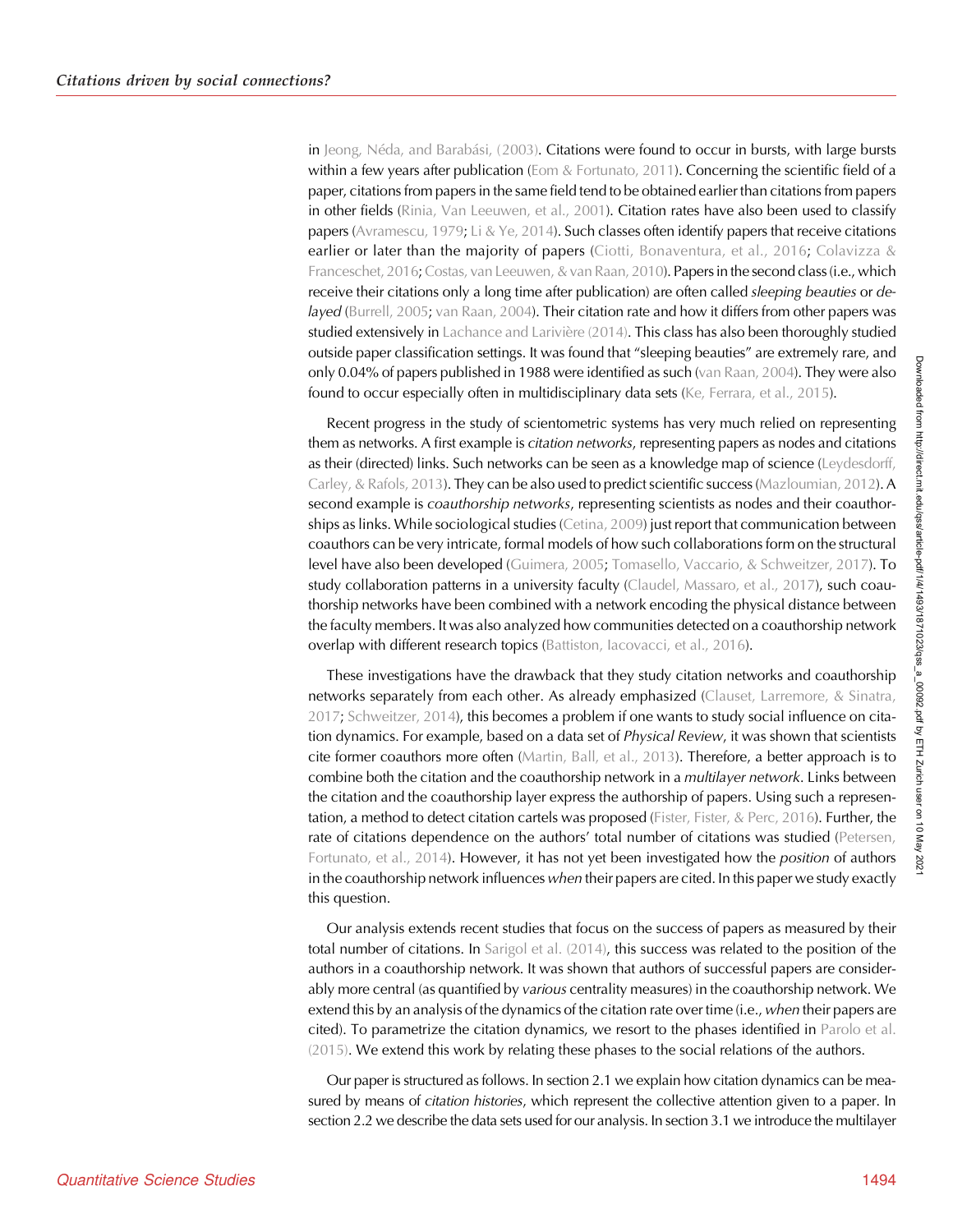network to combine social information about authors with citation data. We then turn to our research question and study in sections 3.2 and 3.3 how the social relations of authors in the coauthorship network influence the collective attention. Lastly, in section 4 we conclude our findings.

## 2. METHODS AND DATA

#### 2.1. Dynamics of Citation Rates

#### 2.1.1. Measuring attention

Citations are often used as a measure of the success of a paper, accumulated over time. They have the advantage that they are objective in the sense that they are protocolled in the reference lists of citing papers. But the sheer number of citations does not utilize the temporal information (i.e., how many of these citations arrive at a given time). This is captured in the citation rate, which better estimates the attention a paper receives in a given time (interval). Individual attention (i.e., who cites a given paper at a given time), is not of interest for our study. We focus on collective attention (i.e., the aggregate over all authors who cite this paper during a given time interval). Obviously, the citation rate is only a proxy for this collective attention. One could additionally consider other attention measures like the altmetric score. But such information is only available for very recent publications and further is strongly biased against the use of social media. Therefore, we decide to restrict our study to using only the citation rate as a proxy for collective attention. Most papers are still cited because they have caught in some way the attention of the authors of the citing papers. Furthermore, citation counts were found to be a good approximation of scientific impact as perceived by scientists from the same field as the paper ([Radicchi, Weissman, & Bollen, 2017](#page-16-0)).

## 2.1.2. Citation histories

We measure the collective attention of a paper by the number of citations it receives over a particular time interval (i.e., its citation rate). More precisely, for paper i published at time  $\delta_{i}$ the citation rate at  $t = \delta - \delta_i$  time units after publication is

$$
c_i(t) = \frac{k_i^{\text{in}}(\delta + \Delta t) - k_i^{\text{in}}(\delta)}{\Delta t}
$$
 (1)

where  $k^{\text{in}}_i(\delta)$  denotes the total number of "incoming" citations the paper has received at time  $\delta.$ The dynamics of the citation rate  $c_i(t)$  is also called the *citation history* of paper *i* (Parolo et al., [2015\)](#page-16-0). To compare citation histories across papers we further normalize them by their respective maximum value  $c_i^{\max} = \max_t \{c_i(t)\}$ :

$$
\tilde{c}_i(t) = c_i(t) / c_i^{\text{max}}.
$$
\n(2)

#### 2.1.3. Two phases in citation histories

[Parolo et al. \(2015](#page-16-0)) find two characteristic phases in the dynamics of normalized citation histories  $\tilde{c}_i(t)$  of a paper i. In the first phase, which lasts for 2–7 years, it grows and eventually reaches a peak at a time  $t_i^{\text{peak}}$ . After the peak there is the second phase, in which the citation rate decays over time. For the majority of papers this decay was found to be well described by an exponential function:

$$
\tilde{c}_i(t) \propto \exp(-t/\tau_i), \tag{3}
$$

The parameter  $\tau_i$  is called the "lifetime," and it determines the speed of the decay. The *larger*  $\tau_i$ is, the *faster* is the decay. [Figure 1](#page-3-0) illustrates the two phases of  $\tilde{c}_i(t)$ .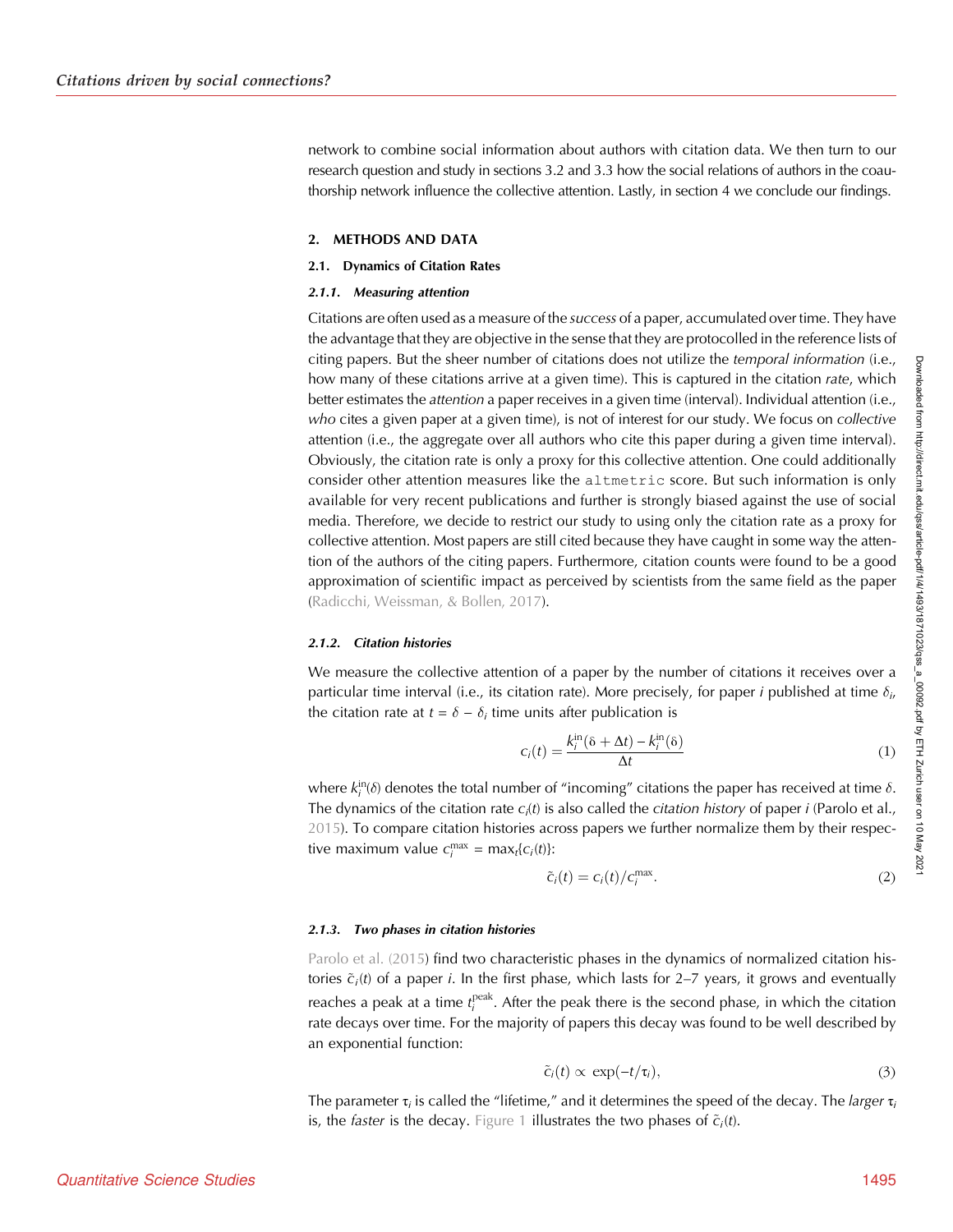<span id="page-3-0"></span>

**Figure 1.** Illustration of the two characteristic phases in the normalized citation histories  $\tilde{c}_i(t)$  of most papers.

#### 2.2. Bibliographic Databases

As we argued in section 2, citations are particularly suitable to quantify the collective attention by scientists from the same field as a given paper. Therefore, in our analysis we study different journals separately, because each describes a topic-related community of authors and their papers. To obtain the data for our study we resort to large bibliographic databases which index papers across journals. They collect information such as a paper's title, the list of authors, the date of publication, and also the list of references that a paper cites. We extracted this set of informa-tion for nine journals from two such databases in the same way as in [Nanumyan, Gote, and](#page-16-0) [Schweitzer \(2020\)](#page-16-0) and as explained below.

#### 2.2.1. APS database

This indexes papers published in journals by the American Physical Society (APS). Access to the database can be requested for research purposes at <https://journals.aps.org/datasets>. We extracted the journals Physical Review (PR), Physical Review A (PRA), Physical Review C (PRC), Physical Review E (PRE), and Reviews of Modern Physics (RMP) to cover a wide range of physics sub-fields.

The APS database has the known issue of name disambiguation, because it indexes authors by their name and not by a unique identifier. This means that different authors with the same name are indexed as one author. Such a "multiauthor" then owns all papers and coauthorships that were actually accumulated by multiple authors. In contrast, one author whose name can be spelled in different ways may be indexed as different authors in the database. The consequence for our study is that such undisambiguated authors bias measures involving (co)authorships. This problem has already been discussed in the scientific literature, and a disambiguation algorithm specifically for authors in the APS database was proposed [\(Sinatra, Wang, et al., 2016](#page-16-0)). We applied this algorithm to the APS database to lower the bias from undisambiguated authors.

## 2.2.2. INSPIREHEP database

The second database, called INSPIREHEP, indexes papers relevant for the field of high-energy physics. This database can be downloaded at <http://inspirehep.net/dumps/inspire-dump.html>. In this database authors are disambiguated, because each author is indexed by a unique identifier. We extracted the journals Journal of High Energy Physics (JHEP), Physics Letters (Phys. Lett.), Nuclear Physics (Nuc. Phys.), and high energy physics literature in Physical Review journals (PR-HEP) from this database. These were the four largest journals in terms of number of citations from papers in the same journal (i.e., the citations which we will use to compute citation rates in the later sections).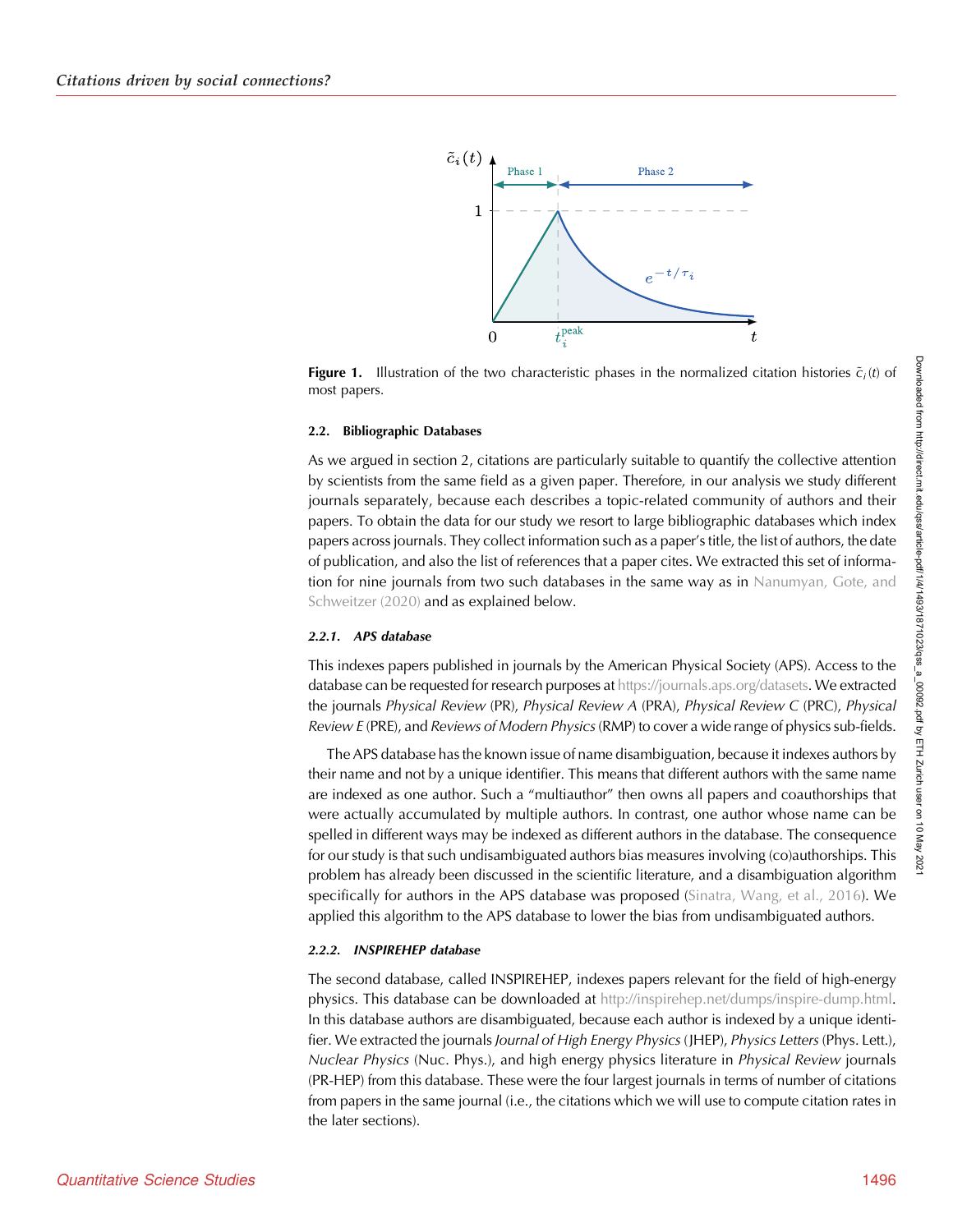| Database | Journal     | $ V^p $ | $ V^a $ | $E^{pc}$ | $E^a$  |
|----------|-------------|---------|---------|----------|--------|
| APS      | <b>PR</b>   | 46728   | 24307   | 253312   | 87386  |
|          | <b>PRA</b>  | 69147   | 41428   | 416639   | 144806 |
|          | <b>PRC</b>  | 36039   | 22672   | 253948   | 108844 |
|          | <b>PRE</b>  | 49118   | 36382   | 182701   | 95796  |
|          | <b>RMP</b>  | 3006    | 3788    | 5282     | 5044   |
| ΙH       | <b>JHEP</b> | 15739   | 7994    | 191990   | 39056  |
|          | PR-HEP      | 44829   | 33908   | 213625   | 115237 |
|          | Phys. Lett. | 22786   | 18078   | 56332    | 53089  |
|          | Nuc. Phys.  | 24014   | 18733   | 125252   | 60018  |

Table 1. Overview of the extracted journals from the APS database and the INSPIREHEP database (IH).  $|V^{\rho}|$  is the number of papers,  $|V^a|$  is the number of authors,  $|E^{\rho c}|$  is the number of citations between papers, and  $|E^a|$  is the number of authorships

In INSPIREHEP some indexed papers have exceptionally large lists of authors, which sometimes even exceed 1,000 authors. Such large-scale coauthorships were termed hyperauthorships in [Cronin \(2001\).](#page-16-0) Concerns were raised that it is unclear which authors actually made substantial contributions to such papers [\(Cronin, 2001](#page-16-0)), and that the coauthorship network is not an accurate representation of the social network of authors [\(Newman, 2004\)](#page-16-0). Indeed, every author in such a hyperauthorship gets possibly thousands of collaborators from just a single paper, despite likely not having collaborated with all of them personally. This introduces a bias for measures involving coauthorships, and thus for our study. It was found that hyperauthorships usually occur in papers from large experiments ([Newman, 2001](#page-16-0)), such as the ATLAS experiment at CERN. To avoid this bias we remove experimental papers from the database. To identify experimental papers we used meta-tags that INSPIREHEP provides, so-called XML-tags. These are essentially labels for papers that provide additional information, such as arXiv identifiers, author affiliations, or sometimes estimates of whether a paper is experimental or theoretical. We removed all papers from the database that are explicitly tagged as experimental. But because this tag might be unavailable for a paper, we further removed all papers that are not explicitly tagged as theoretical work or work in general physics.

To summarize, Table 1 provides summary statistics of the nine journals. It further also shows how large these journals actually are. For example, there is only one journal, MP, which contains fewer than 10,000 authors, and there are more than 400,000 citations between papers in PRA.

## 3. SOCIAL INFLUENCE ON CITATION RATE

#### 3.1. Multilayer Network Representation

#### 3.1.1. Combining information about papers and authors

Our aim is to combine the information about collective attention, as proxied by the citation rate, with information about the social relations between authors. For the latter, we specifically focus on coauthorship, because this is the most objective and best documented relation. Again, this is a proxy because it neglects other forms of social relationships, such as friendship, personal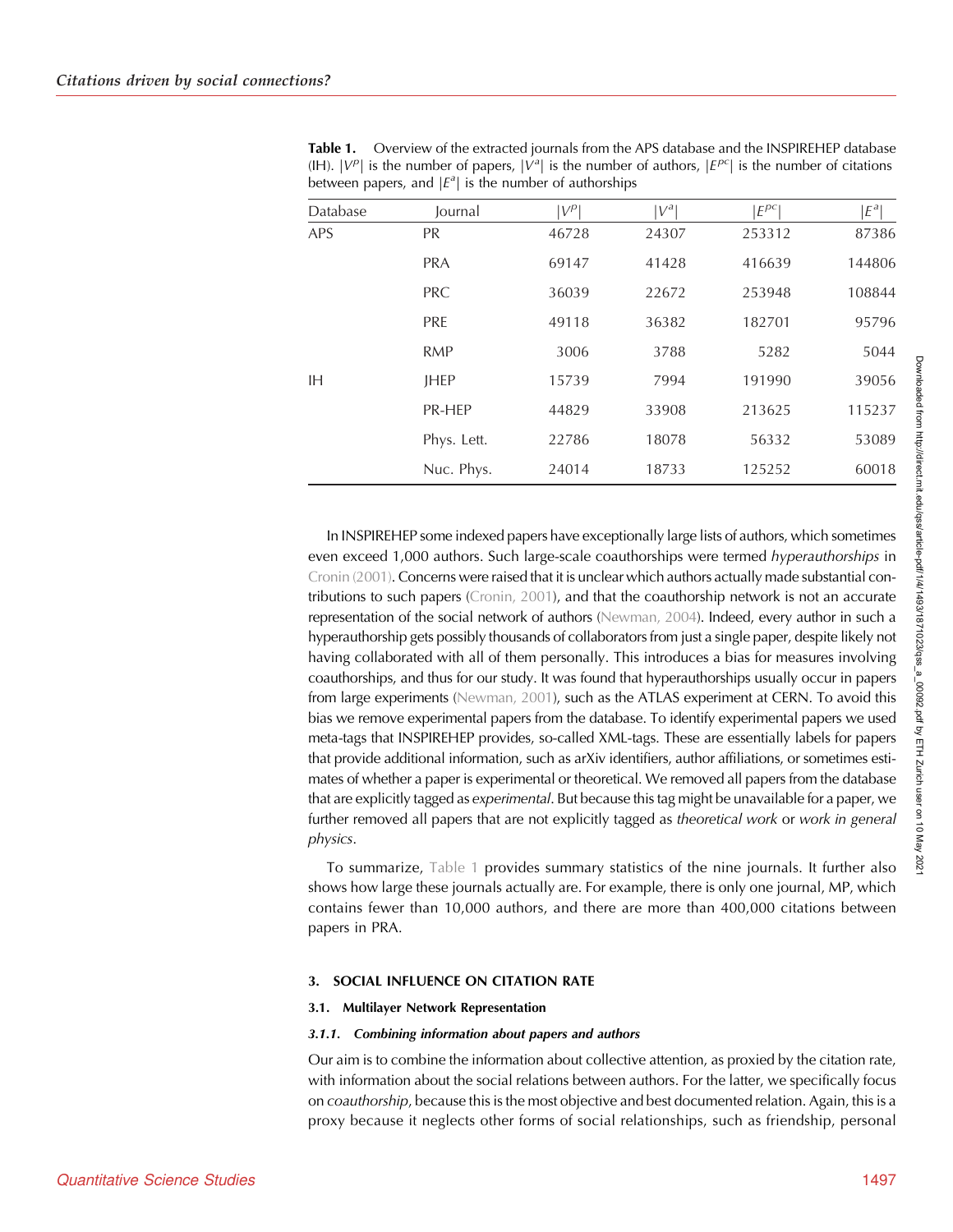encounters (e.g., during conferences), electronic communication, or relations in social media. But we do not have this type of information available for all authors over long periods. Therefore we restrict our analysis to the coauthorship network that can be constructed from the available data, as described below.

To relate information about authorship and about papers in a tractable manner, multilayer networks come into play, because they allow us to represent such separate information in different layers. The nodes on the first layer correspond to papers and the (directed) links to their citations. Different from this, the nodes in the second layer correspond to the authors and the links to their coauthorships (i.e., there is a link between two authors if they wrote at least one paper together). Then, there are links that connect nodes on the first layer with nodes on the second layer. These links correspond to the authorship relations (i.e., for every author, there is exactly one such link to each of her papers). We construct such a two-layer network for each of the nine journals in our data set to represent the information about citations between papers as well as about the authorships.

To summarize the above, Figure 2 illustrates the two layers of citation and coauthorship networks and their coupling. It further displays the temporal dimension: The multilayer network evolves over time because new papers are published, and hence new coauthors appear. As the timeline indicates, paper *i* is published at time  $\delta_i$  and then accumulates citations in the future, at times  $\delta$  >  $\delta_i$ . The publication layer allows us to define the degree of a *paper i* as the number  $k_i^{\text{in}}(\delta)$ of papers that cite i until time  $\delta$  (see Eq. 1 and Figure 2). Specifically, it is the in-degree, because the publication network is directed. The question is now how the citation rate of this paper evolves over time, conditional on the social information about its authors at time  $\delta_{i\prime}$  which is the publication time of paper i. In other words, we analyze the impact of information from before this publication.

# 3.1.2. Quantifying authors' social relations

The coauthorship layer allows us to define the *degree* of an *author n* as the total number of distinct coauthors  $k_n(\delta_i)$  that the author had *before* time  $\delta_i.$  Degree is the simplest centrality measure for



Figure 2. Multilayer network illustrating the coupling between the coauthorship network and the citation network. Links between the two layers represent the relation between authors and papers. The timeline on top indicates that links within the citation layer are directed and point to papers already existing at the time when a paper is published.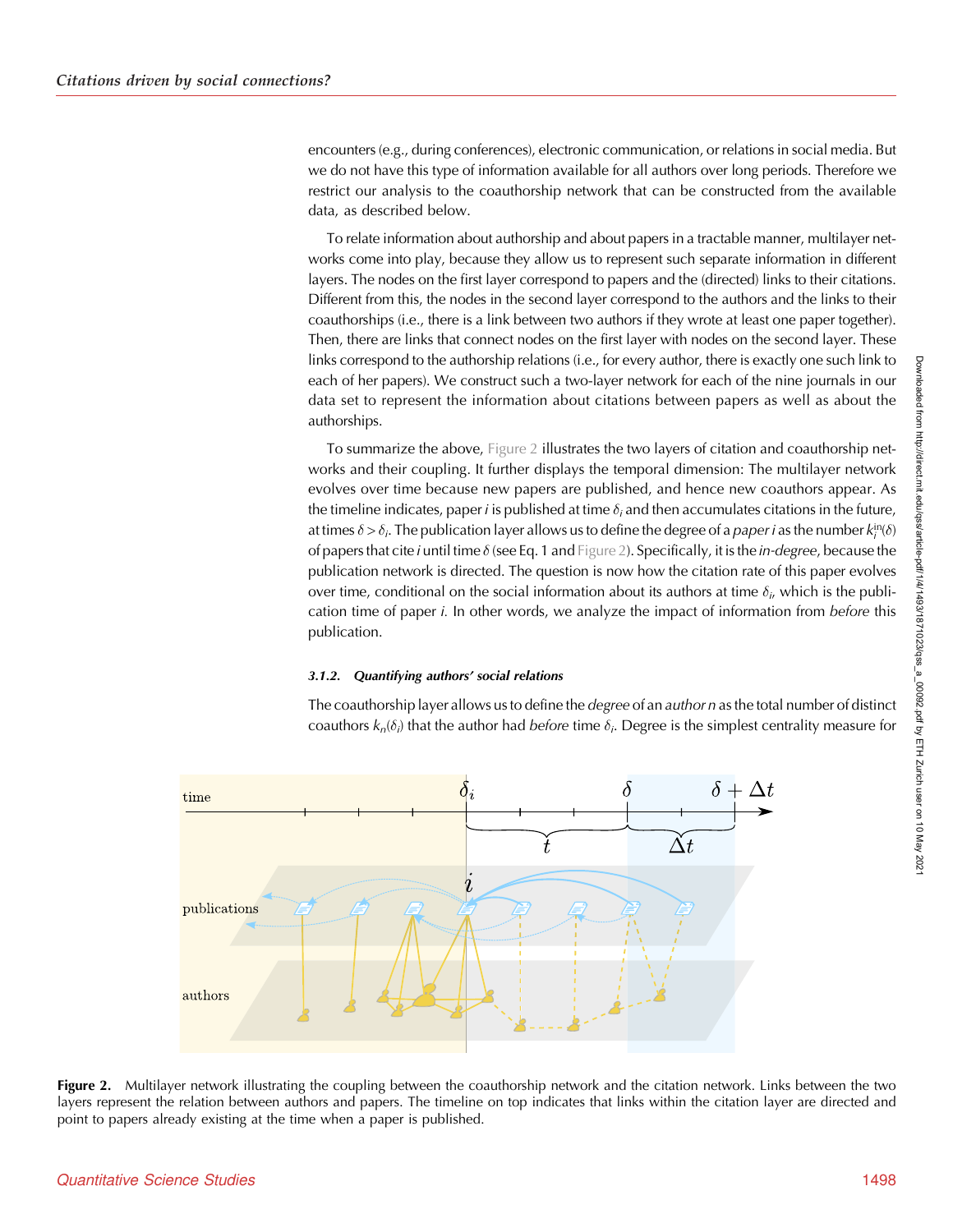networks and reflects the local information about the embedding of an author in the social network. We use it here because it was shown recently ([Nanumyan et al., 2020\)](#page-16-0) that this measure is a particularly good predictor for the future citation rate.

We characterize a paper *i* at time  $\delta_i$  as the number of distinct coauthors of its authors *before* time  $\delta_i$ . This means that we sum over the authors' individual degrees  $k_r$ 

$$
s_i^{NC}(\delta_i) = \sum_r k_r(\delta_i) - C(\delta_i)
$$
\n(4)

and subtract a correction term  $C(\delta_i)$  to not count multiple times those coauthors who collaborated with more than one author in the past. The derivation of this correction term can be found in the Supplementary Material, Section S1. The index NC refers to number of coauthors. Furthermore, the paper *i* published at time  $\delta_i$  is not counted in  $s_i^{NC}(\delta_i)$ .

We also make use of the coupling between the two layers to define a second measure, which we can later compare with  $s^{NC}_i(\delta_i)$ . First we define the *interlayer-degree*  $\tilde k_n(\delta_i)$  of an author  $n$  as the total number of distinct papers written by  $n$  *before* time  $\delta_{i\cdot}$  This measure allows us to quantify the experience of author n that she gained before a given point in time. To characterize a paper i at time  $\delta_i$  by using this information about its authors r before time  $\delta_{i}$ , we compute

$$
s_i^{NP}(\delta_i) = \sum_r \tilde{k}_r(\delta_i) - \tilde{C}(\delta_i)
$$
\n(5)

by analogy with Eq. 4. Here  $\tilde{C}(\delta_i)$  is again a correction term used to only count unique papers (if some authors had written a paper together in the past already). Its derivation can again be found in the Supplementary Material, Section S1.

## 3.1.3. Parametrizing citation rates

The quantities  $s_i^{NC}(\delta_i)$  and  $s_i^{NP}(\delta_i)$  are based on the information of the *authors* of paper *i*. Our goal is to determine how they influence the citation dynamics of paper *i* (i.e., we need an analytically tractable parametrization of the citation rates). To parametrize the citation dynamics we resort to the two characteristic phases of citation histories mentioned in section 2.1. The first phase corresponds to increasing citation rates, and we parametrize by its duration  $t^{\text{peak}}_i$ , because we have no more precise knowledge about a general functional form of this phase. The second phase corresponds to an exponential decay, and we parametrize it as the parameter  $\tau_i$  in Eq. 3 (i.e., the so-called lifetime). Both parameters,  $t_i^{\rm peak}$  and  $\tau_i$ , are illustrated in [Figure 1](#page-3-0).

We now have four parameters to summarize the information about paper *i*. The first two parameters are  $s_i^{NC}(\delta_i)$  and  $s_i^{NP}(\delta_i)$ , which characterize the *authors* of paper *i*. The other two parameters are  $t_i^{\text{peak}}$  and  $\tau_i$ , which characterize the *citation history*.

## 3.1.4. Excluding incomplete citation histories

Obviously, our data sets only contain papers published before the release date of the respective database. Hence, the time-span on which we can compute a given paper's citation history is also limited by this date. This introduces an issue, especially for recent papers: The observable period of the citation history can be so short that the decay phase has not yet started at all. To account for this, we omitted all papers that were published within the last 5 years before the release of the respective database. Hence, for all papers in our study the citation histories are covered over at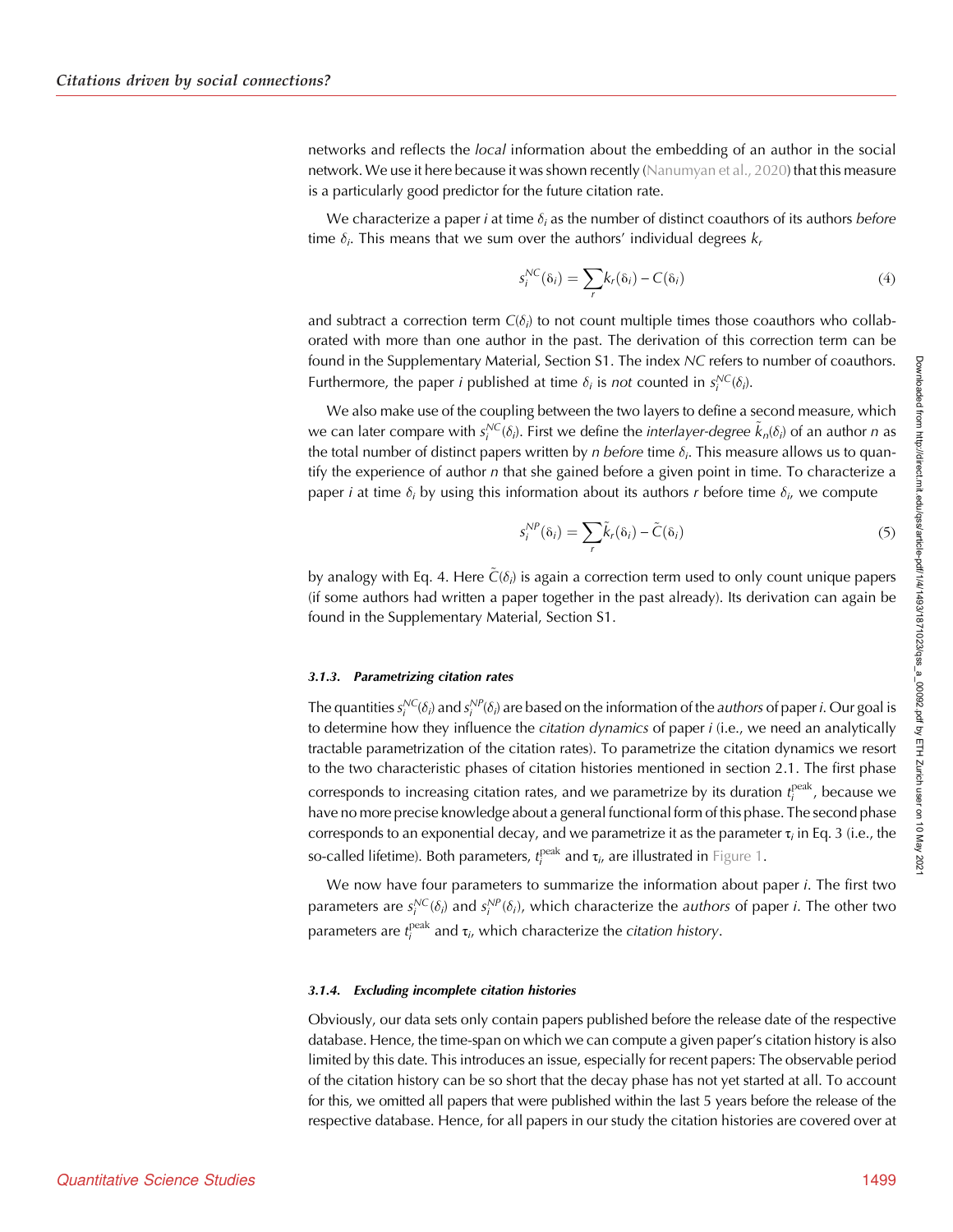least 5 years. In addition, we also removed those papers whose citation rate is nondecreasing in the latest year, as this is a sign that the respective paper has not yet reached its decay phase.

#### 3.2. Time to the Peak Citation Rate

## 3.2.1. Regressions

Our aim is to study the dependence between peak-delays,  $t_i^{\rm peak}$ , and the number of previous coauthors,  $s_i^{\text{NC}}$ , or publications,  $s_i^{\text{NP}}$ . At first, linear regression seems applicable to determine such a dependence. It would allow a straightforward interpretation of fitted coefficients. However, peak-delays are essentially counts, because we count in which year after publication the peak citation rate occurs (i.e., whether this is in year 0, or in year 1, or in year 2). For such data, classical linear regression can give wrong conclusions, for example, because it can predict negative values, which are impossible for counts. Instead, we apply a negative binomial regression, which is a standard model for count data ([Hilbe, 2011\)](#page-16-0). We chose this model over the simpler Poisson regression, because we found that the variance of peak-delays across papers is larger than their mean. We test this so-called overdispersion for our data in the Supplementary Material, Section S3. Overdispersion violates an assumption of Poisson regression, while the negative binomial regression becomes applicable. Hence, the model we fit is

$$
t_i^{\text{peak}} = \text{negbin}(\alpha + \beta \cdot s_i) \tag{6}
$$

where  $s_i$  is the number of previous coauthors,  $s_i^{NC}$ , or the number of previous publications,  $s_i^{NP}$ , and  $t_i^{\text{peak}}$  is measured in years ([Venables & Ripley, 2002\)](#page-16-0). negbin stands for a negative binomial regression. The parameters  $\alpha$  and  $\beta$  are to be fitted. We use the function glm.nb in the R-package MASS to fit them.

#### 3.2.2. Fitted parameters

In [Table 2](#page-8-0) we show the fitted parameters for all journals. Except for one coefficient, all parameters  $\beta$  are negative, which means that peak delays get smaller for increasing numbers of previous coauthors or publications. The exception is JHEP, which has a positive  $\beta$  for the number of previous publications. However, this coefficient is not significant, meaning that it is likely not different from zero, and therefore does not contradict the discovered trend. To conclude, we find that the larger the number of previous coauthors or publications is, the sooner the peak citation rate is reached.

## 3.2.3. Size of the effect

We also study the size of the dependence between a paper's peak-delay,  $t^{\rm peak}_i$ , and the number of previous coauthors,  $s^{\mathsf{NC}}_i$ , or publications,  $s^{\mathsf{NP}}_i$ . To this end, we use our fitted models to predict the average peak-delay for given  $s^{\mathcal{NC}}_i$  and  $s^{\mathcal{NP}}_i$  for each journal. [Figure 3](#page-9-0) shows these predictions. Let us first focus on the number of previous coauthors  $s^{\mathcal{NC}}_i$  in [Figure 3](#page-9-0) (left). We see that for all journals except RMP the predicted average  $t^{\rm peak}_i$  is always less than 4 years, irrespective of the number of previous coauthors. For RMP, papers with no authors take around 7.5 years on average to reach the peak, but this number then also decreases to 4 years at roughly 150 previous coauthors.

We further point out the differences in speed across journals at which the peak-delays decrease for increasing numbers of previous coauthors. For example, papers in the journal PR-HEP reach the peak citation rate on average after 3.75 years for zero previous coauthors. This duration changes to roughly 2.5 years for papers with 100 previous coauthors. This is different from the journal PRE. There, a paper reaches the peak citation rate on average after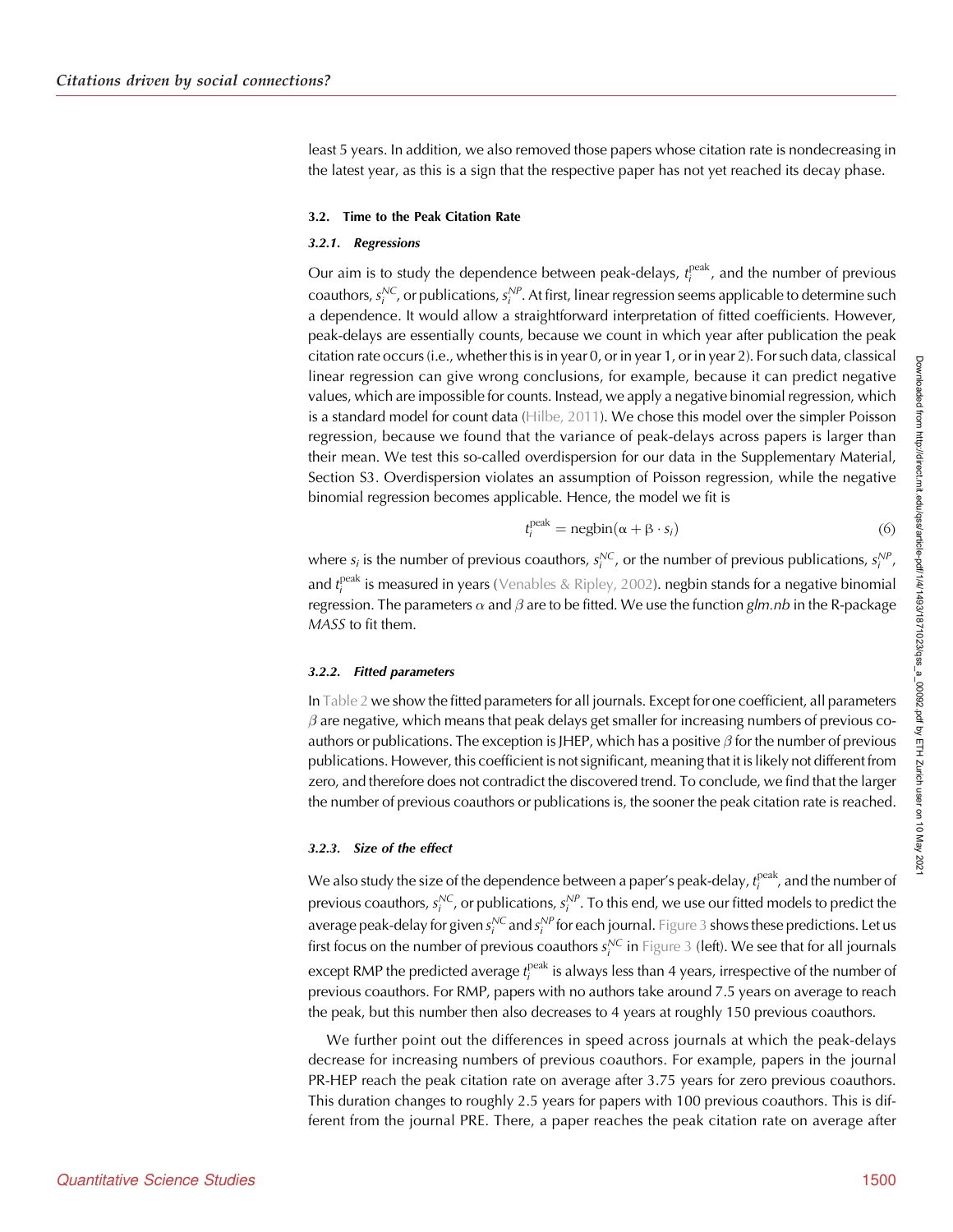<span id="page-8-0"></span>**Table 2.** Fitted parameters  $\beta$  for the negative binomial regression in Eq. 6, computed for each journal individually. Four fits are displayed for each journal, depending on whether the predictor is  $s_i^{NC}$  (NC) or  $s_i^{NP}$  (NP), and whether time is measured in years (cf. section 3.2) or in publications (cf. section 3.4). The stated significance levels of the estimated parameter  $\beta$  are given as \*\*\* (< 0.001), \*\* (< 0.01), \* (< 0.05)

| $S_i$                      | Time  | $\alpha$ | $\beta$     |
|----------------------------|-------|----------|-------------|
| <b>PR</b>                  |       |          |             |
| $\rm NC$                   | years | 0.768    | $-0.022***$ |
|                            | pubs  | 0.903    | $-0.003*$   |
| NP                         | years | 0.721    | $-0.010***$ |
|                            | pubs  | 0.922    | $-0.006***$ |
| <b>PRA</b>                 |       |          |             |
| ${\sf NC}$                 | years | 1.055    | $-0.001***$ |
|                            | pubs  | 0.637    | 0.000       |
| $\ensuremath{\mathsf{NP}}$ | years | 1.095    | $-0.005***$ |
|                            | pubs  | 0.625    | 0.001       |
| <b>PRC</b>                 |       |          |             |
| ${\sf NC}$                 | years | 1.141    | $-0.000*$   |
|                            | pubs  | 1.132    | 0.000       |
| $\ensuremath{\mathsf{NP}}$ | years | 1.130    | $-0.000$    |
|                            | pubs  | 1.141    | $-0.000$    |
| <b>PRE</b>                 |       |          |             |
| ${\sf NC}$                 | years | 0.907    | $-0.001***$ |
|                            | pubs  | 0.971    | $-0.000$    |
| $\ensuremath{\mathsf{NP}}$ | years | 0.941    | $-0.004***$ |
|                            | pubs  | 0.992    | $-0.002**$  |
| <b>RMP</b>                 |       |          |             |
| ${\sf NC}$                 | years | 1.987    | $-0.004*$   |
|                            | pubs  | 1.482    | $-0.003$    |
| NP                         | years | 2.022    | $-0.008*$   |
|                            | pubs  | 1.534    | $-0.008*$   |
| <b>JHEP</b>                |       |          |             |
| $\rm NC$                   | years | 0.050    | $-0.002$    |
|                            | pubs  | $-0.251$ | $-0.001$    |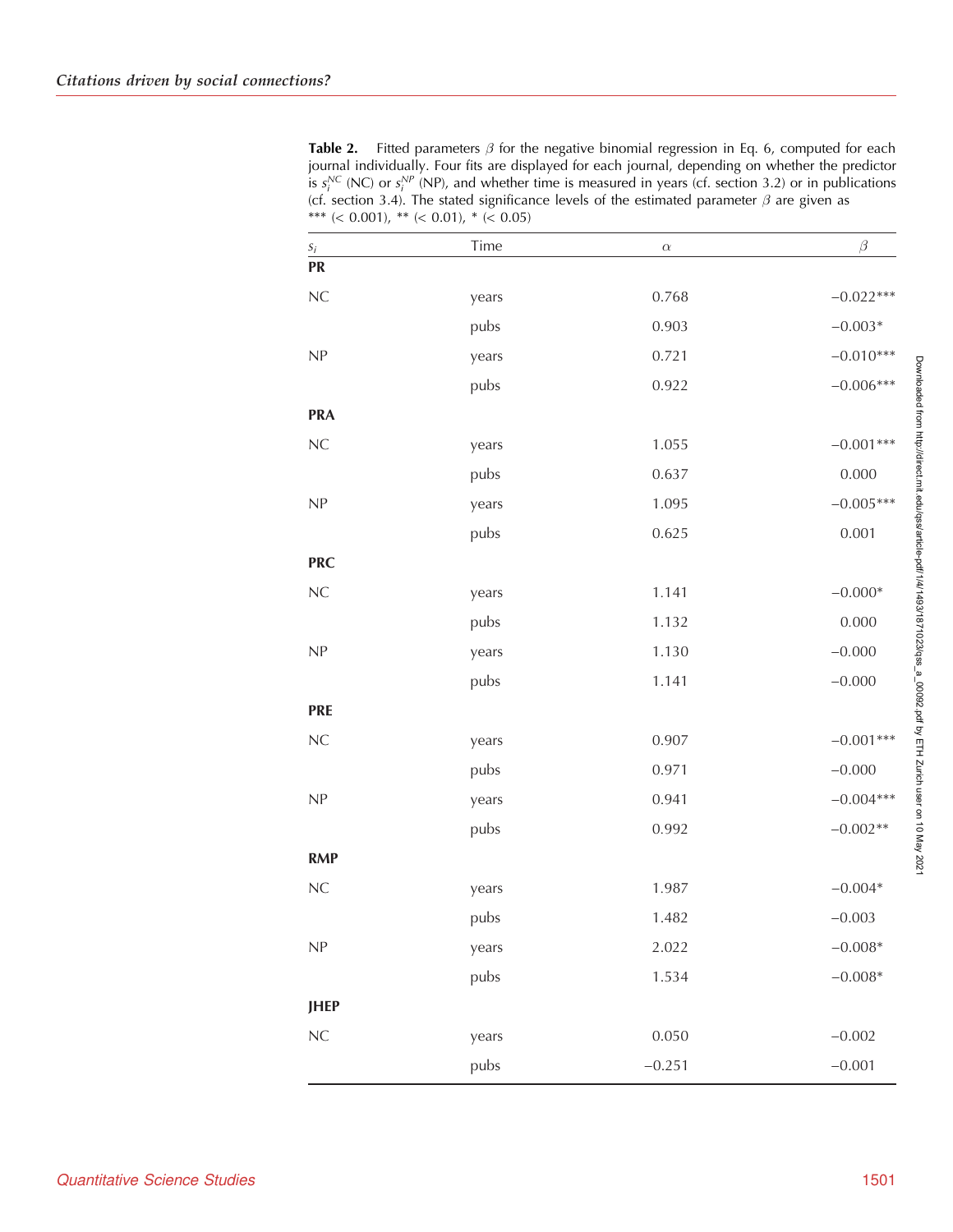<span id="page-9-0"></span>

| $S_i$         | Time  | $\alpha$ | $\beta$     |
|---------------|-------|----------|-------------|
| NP            | years | 0.035    | 0.000       |
|               | pubs  | $-0.286$ | $-0.000$    |
| <b>PR-HEP</b> |       |          |             |
| $\rm NC$      | years | 1.292    | $-0.005***$ |
|               | pubs  | 1.870    | $-0.000*$   |
| NP            | years | 1.321    | $-0.004***$ |
|               | pubs  | 1.907    | $-0.001***$ |
| Phys. Lett.   |       |          |             |
| ${\sf NC}$    | years | 0.813    | $-0.007***$ |
|               | pubs  | 1.088    | $-0.009***$ |
| NP            | years | 0.824    | $-0.004***$ |
|               | pubs  | 1.094    | $-0.005***$ |
| Nuc. Phys.    |       |          |             |
| $\rm NC$      | years | 1.156    | $-0.007***$ |
|               | pubs  | 1.199    | $-0.005***$ |
| NP            | years | 1.211    | $-0.005***$ |
|               | pubs  | 1.239    | $-0.004***$ |

 $= PR-HEP$ Phys. Lett.  $\sim$ 8 8 Peak Delay Peak Delay 6 6  $\overline{4}$  $\overline{4}$  $\overline{c}$  $\overline{c}$  $\mathsf{O}\xspace$  $\mathbf 0$  $\overline{O}$ 100 150  $\overline{0}$ 150 200 50 200 50 100 **Previous Coauthors Previous Publications** 

**Figure 3.** Relation between peak-delays  $t_i^{\text{peak}}$  measured in years, and the number of previous coauthors  $s_i^{\text{NC}}$  (left) or publications  $s_i^{\text{NP}}$  (right) according to Eq. 6. The solid lines are the estimated responses, and the respective colored areas are 95% confidence bands from the negative binomial regressions. Estimated responses are plotted at most until the largest observed number of previous coauthors or publications in the respective journal.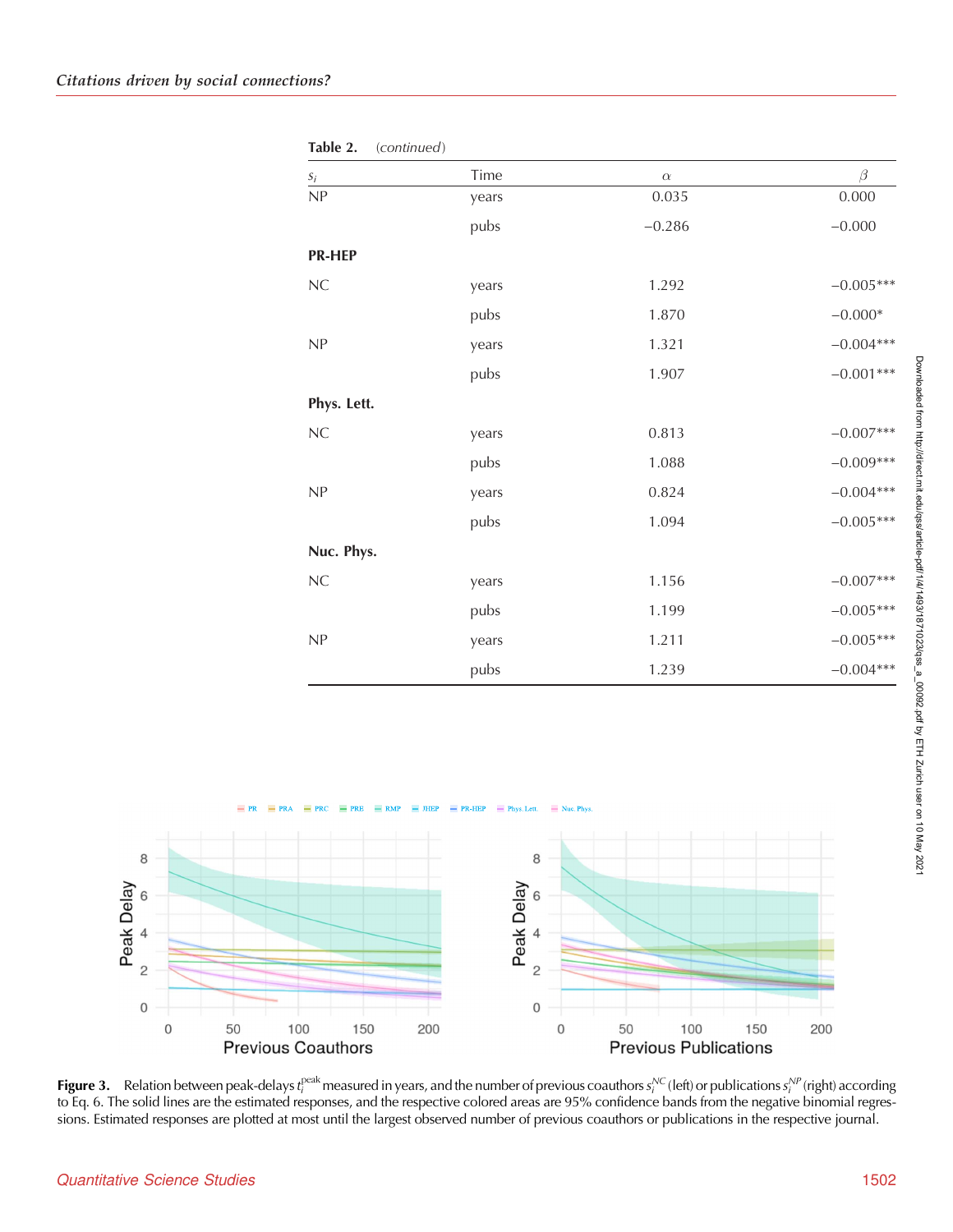2.5 years for zero previous coauthors, which stays almost the same even at 100 previous coauthors. This means that journals have a large impact on the time when citations occur, especially with respect to the prospective decrease as the number of coauthors grows. [Figure 3](#page-9-0) also shows confidence bands for the predicted average  $t_i^{\mathrm{peak}}$ . These are narrow for all journals except one, because of the large numbers of papers used in the model fits. For the exception, RMP, only 214 papers were used, which is why its confidence bands are wider.

[Figure 3](#page-9-0) (right) shows the average  $t_i^{peak}$  predicted by the number of previous publications,  $s_i^{NP}$ . The main difference from [Figure 3](#page-9-0) (left) is that now also the peak-delays for the journals PRA and PRE decrease noticeably for increasing numbers of previous publications. For example,  $t_i^{\rm peak}$  is on average equal to 3 years for zero previous publications, but this number drops to 1 year for 200 previous publications. This means that, to receive citations earlier in these journals, increasing the number of publications appears to be a more successful strategy than increasing the number of coauthors.

To summarize, the negative binomial regression models show that for increasing numbers of previous coauthors or publications the highest citation rate is reached *sooner*. They also identify differences in the benefit of high numbers of coauthors or publications across journals: For journals such as PRC there is almost no decrease in peak delay, even with 200 previous coauthors. But for journals such as PR, papers that already have 50 previous coauthors reach their peak on average in less than half the time of papers with zero previous coauthors.

## 3.3. Characteristic Decay Time

## 3.3.1. Regressions

We now analyze the relationship between characteristic decay time  $\tau_i$  of paper *i* and the social relations of its authors. To find whether there is a significant relationship, we perform a linear analysis for log-transformed variables:

$$
\log_{10} \tau_i = \alpha^{\tau} + \beta^{\tau} \cdot \log_{10} s_i \tag{7}
$$

where again  $s_i$  is the number of previous coauthors  $s_i^{\text{NC}}$  or the number of previous publications  $s_i^{\rm NP}$ , and the time unit is again chosen as years. In the Supplementary Material, Section S2, we show that Eq. 7 reasonably fulfils the assumptions of linear regression models.

#### 3.3.2. Fitted parameters

These are presented in [Table 3.](#page-11-0) There, we see that all fitted parameters  $\beta^{\tau}$  are negative and significantly different from 0 (on a significance level of 0.05). To interpret the effect of  $s_i$  on  $\tau_i$ , one can exponentiate Eq. 7 to obtain

$$
\tau_i \sim [s_i]^{\beta^{\tau}}.\tag{8}
$$

Because  $\beta^{\tau}$  is negative, this means that the more previous coauthors the authors have, the smaller the value of  $\tau_i$  becomes. From Eq. 3 we know that the smaller  $\tau_i$  is, the faster the decay of the normalized citation rate  $\tilde{c}_i$ (t). This in turn means that such a paper faces a quicker and stronger shortage in new citations. Again, we also find significantly negative parameters  $\beta^{\tau}$  when using the number of previous publications  $s_i^{\mathcal{NP}}$  in Eq. 7. To conclude, we find that the larger the number of previous coauthors or publications is, the quicker and stronger the shortage in new citations after the peak.

Downloaded from http://direct.mit.edu/qss/article-pdf/1/4/1493/1871023/qss\_a\_00092.pdf by ETH Zurich user on 10 May 202 Downloaded from http://direct.mit.edu/qss/article-pdf/1/4/1493/1871023/qss\_a\_00092.pdf by ETH Zurich user on 10 May 2021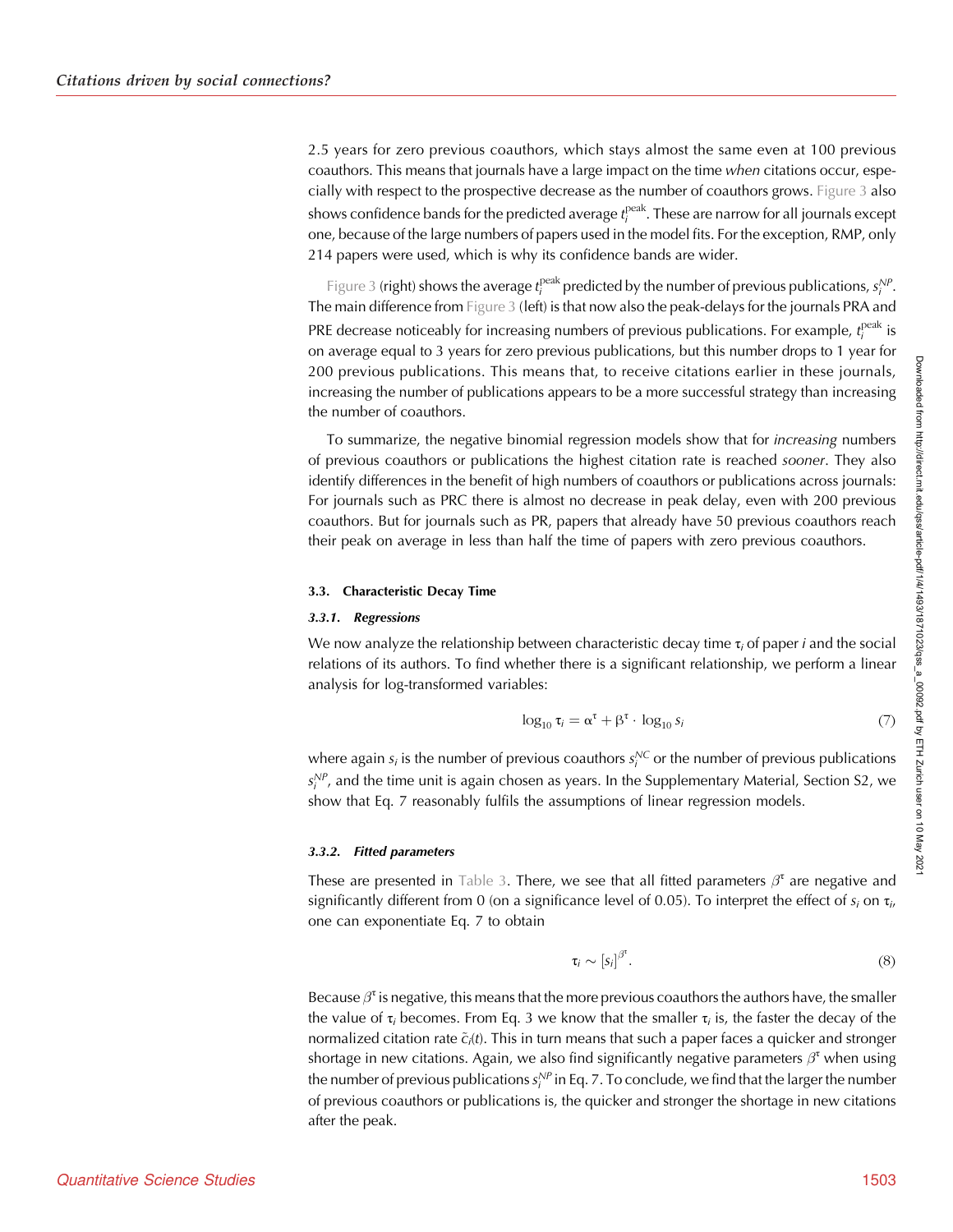<span id="page-11-0"></span>Table 3. Parameters  $\beta^t$  fitted according to Eq. 7 for each examined journal in our APS data set (left) and in our INSPIREHEP data set (right). Four fits are displayed for each journal, depending on whether the predictor is  $s^{\mathcal{NC}}_i$  (NC) or  $s^{\mathcal{NP}}_i$  (NP), and whether time is measured in years (cf. section 3.3) or in publications (cf. section 3.4). The significance levels of the p-values for  $\beta^{\tau}$  are encoded as \*\*\* (< 0.001), \*\* (< 0.01), \* (< 0.05)

| $S_i$                      | Time  | $\alpha^{\tau}$ | $\beta^{\tau}$ |
|----------------------------|-------|-----------------|----------------|
| <b>PR</b>                  |       |                 |                |
| ${\sf NC}$                 | years | 0.714           | $-0.082***$    |
|                            | pubs  | 0.859           | $-0.013$       |
| $\ensuremath{\mathsf{NP}}$ | years | 0.687           | $-0.032***$    |
|                            | pubs  | 0.866           | $-0.020*$      |
| <b>PRA</b>                 |       |                 |                |
| ${\sf NC}$                 | years | 0.978           | $-0.138***$    |
|                            | pubs  | 0.833           | $-0.056***$    |
| $\ensuremath{\mathsf{NP}}$ | years | 0.964           | $-0.142***$    |
|                            | pubs  | 0.827           | $-0.058***$    |
| <b>PRC</b>                 |       |                 |                |
| ${\sf NC}$                 | years | 0.996           | $-0.071***$    |
|                            | pubs  | 1.017           | $-0.052***$    |
| NP                         | years | 0.986           | $-0.083***$    |
|                            | pubs  | 1.013           | $-0.063***$    |
| <b>PRE</b>                 |       |                 |                |
| $\rm NC$                   | years | 0.779           | $-0.041***$    |
|                            | pubs  | 0.808           | $-0.049***$    |
| $\ensuremath{\mathsf{NP}}$ | years | 0.768           | $-0.036***$    |
|                            | pubs  | 0.789           | $-0.038***$    |
| <b>RMP</b>                 |       |                 |                |
| $\rm NC$                   | years | 1.328           | $-0.272***$    |
|                            | pubs  | 1.281           | $-0.337***$    |
| NP                         | years | 1.305           | $-0.247***$    |
|                            | pubs  | 1.224           | $-0.281***$    |
| <b>JHEP</b>                |       |                 |                |
| $\rm NC$                   | years | 0.573           | $-0.061***$    |
|                            | pubs  | 0.512           | $-0.002$       |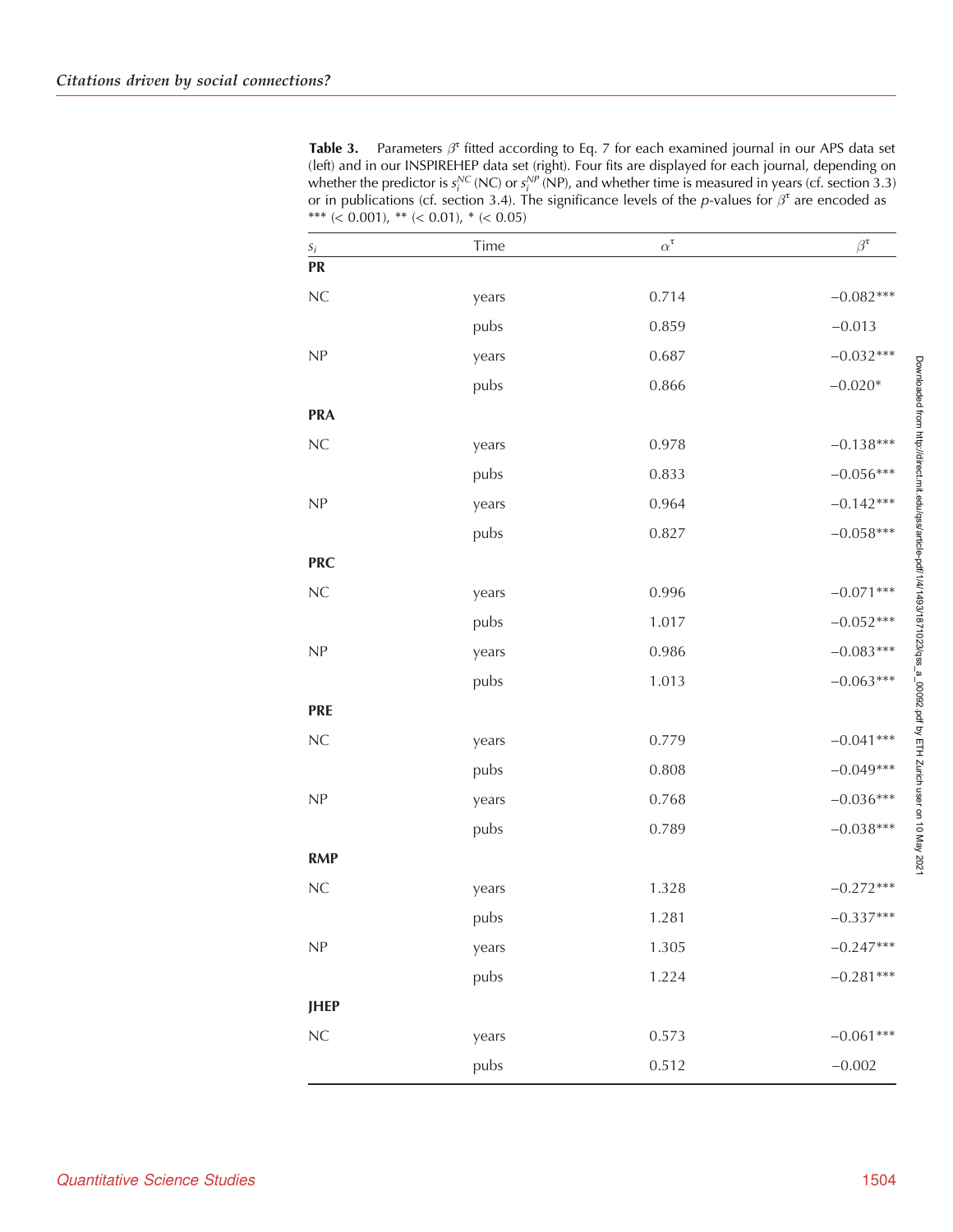<span id="page-12-0"></span>

| $\mathfrak{s}_i$ | Time  | $\alpha^{\tau}$ | $\beta^{\tau}$ |
|------------------|-------|-----------------|----------------|
| NP               | years | 0.524           | $-0.026***$    |
|                  | pubs  | 0.490           | 0.011          |
| <b>PR-HEP</b>    |       |                 |                |
| $\rm NC$         | years | 0.917           | $-0.159***$    |
|                  | pubs  | 1.284           | $-0.054***$    |
| NP               | years | 0.902           | $-0.135***$    |
|                  | pubs  | 1.269           | $-0.039***$    |
| Phys. Lett.      |       |                 |                |
| $\rm NC$         | years | 0.846           | $-0.080***$    |
|                  | pubs  | 0.918           | $-0.123***$    |
| NP               | years | 0.849           | $-0.070***$    |
|                  | pubs  | 0.916           | $-0.102***$    |
| Nuc. Phys.       |       |                 |                |
| $\rm NC$         | years | 0.971           | $-0.117***$    |
|                  | pubs  | 0.997           | $-0.116***$    |
| NP               | years | 0.997           | $-0.119***$    |
|                  | pubs  | 1.012           | $-0.111***$    |

Table 3. (continued)



**Figure 4.** Relation between decay exponents  $\tau_i$  and the number of previous coauthors  $s_i^{NC}$  (left) or the number of previous publications  $s_i^{NP}$ (right) according to Eq. 7. The solid lines are the estimated responses, and the respective colored areas are 95% confidence bands derived from the standard errors. Estimated responses are plotted at most until the largest observed number of previous coauthors or publications in the respective journal.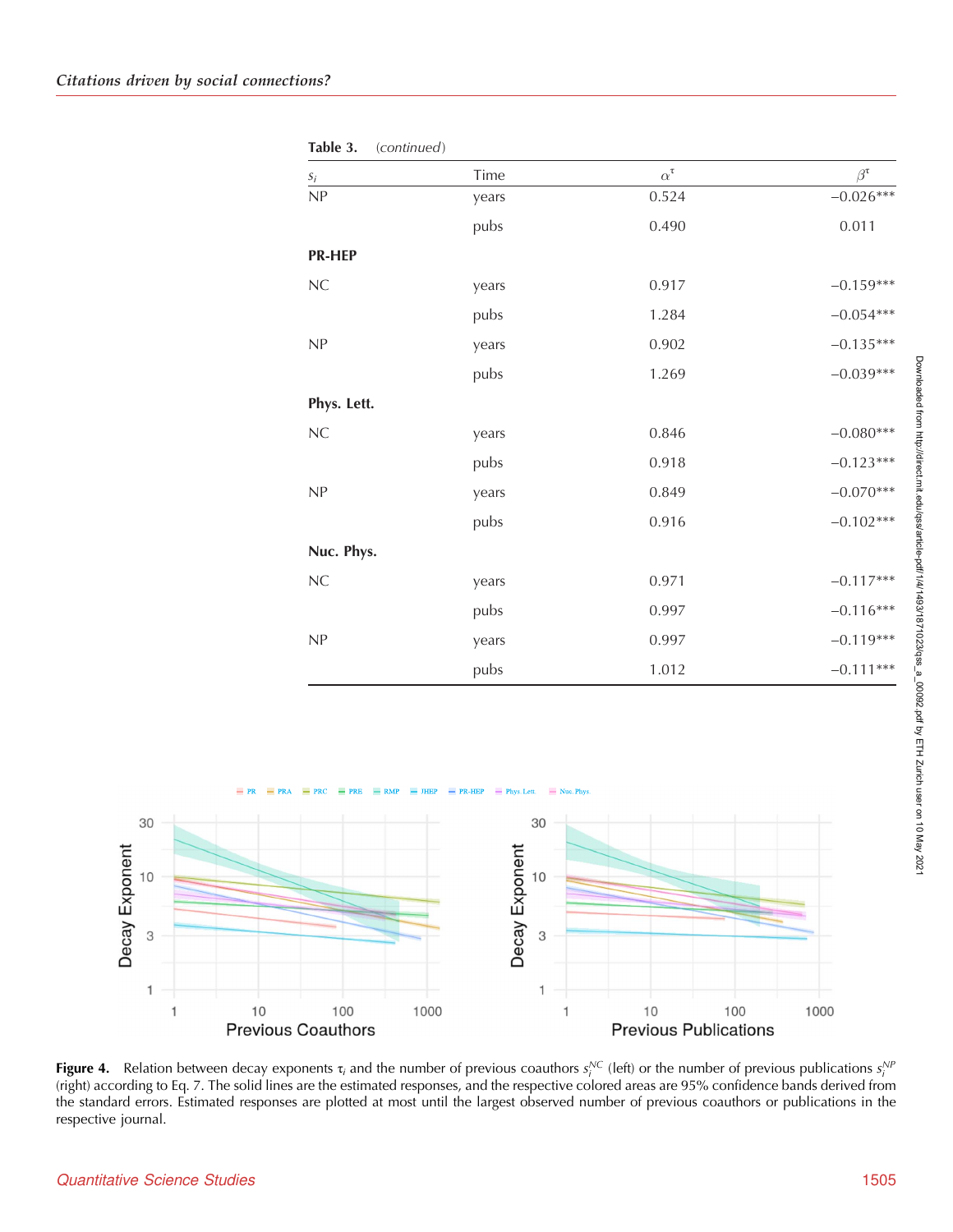## 3.3.3. Size of the effect

We also intend to study the size of the dependence between decay exponents  $\tau_i$  and the number of previous coauthors  $s_i^{\text{NC}}$  or publications  $s_i^{\text{NP}}$ . To this end, we visualize the estimated average decay parameters for the different journals in [Figure 4.](#page-12-0) We focus on the description of the number of previous coauthors, [Figure 4](#page-12-0) (left), because overall both plots convey a similar message. We see that for papers with zero previous coauthors, the decay exponents are below 10 for all journals, except for RMP, which attains a decay exponent below 30. We further point out that papers in the journal JHEP have the smallest decay exponents even for up to 1,000 previous coauthors. This in turn means that decays in this journal tend to be particularly fast compared to the other journals.

# 3.4. Rescaling Time by Counting Publications

## 3.4.1. Effect of the growing scientific output

It is known that the number of papers published every year grows exponentially over time ([Price, 1951](#page-16-0)). This means that in recent years there are more papers published in a given time interval than was the case longer ago. All of these new publications can potentially cite a given paper. This time dependence likely affects our regression results by confounding the respective response ( $t_i^{\text{peak}}$  or  $\tau_i$ ) and predictor variable ( $s_i^{\text{NC}}$  or  $s_i^{\text{NP}}$ ). In the past it was suggested that the dependence of the citation rate on the publication year of a paper can be weakened by counting time in terms of the number of published papers instead of absolute time (days, weeks, years, etc.; [Parolo et al., 2015](#page-16-0)). Therefore we repeat our regressions from section 3.2 and 3.2, and while measuring time on this alternative timescale. Thereby we assess whether such a bias from the publication year of a paper is present in the relations that we found.

# 3.4.2. Results for the alternative timescale

The fitted parameters are listed in the *pubs* rows in [Table 2](#page-8-0) for the peak-delay models and in [Table 3](#page-11-0) for the decay models. They remain smaller than 0, except for three journals: PRA, PRC, and JHEP. For PRA and PRC the fitted parameters  $\beta$  are positive for the peak-delay models with the number of previous coauthors,  $s^{\mathcal{NC}}_i$ , as predictor. However, neither of these parameters is significantly different from 0. For JHEP the fitted parameter,  $\beta_1^{\tau}$ , is positive for the decay model with the previous number of publications,  $s_i^{NP}$ , as predictor. However, this parameter is also not significantly different from 0. Only one significantly positive parameter occurs in the whole study, namely for PRA with the number of previous publications,  $s_i^{NP}$ , as predictor. The fitted parameters for all other journals are either negative or insignificantly different from zero, as was the case when measuring time in years. This means that, also according to the alternative timescale, for most journals the citation rate peak is reached faster for papers by authors with more previous coauthors or publications. Accordingly, the decay becomes steeper for papers by such authors.

# 4. CONCLUSIONS

In this paper, we address the question of how the attention towards an academic publication is accumulated over time, depending on the social relations of its authors, as expressed in the coauthorship network. For example, does the attention mostly occur in an early phase right after publication? Or is it rather spread uniformly over time? Or might it even happen only after a long time has passed since publication? To obtain a tractable, objective characterization of attention, we proxy attention by the citation rate of a paper (i.e., the number of new citations obtained in a particular time interval). We argue that, in order for a citation to occur, the authors of the citing paper have to be aware of the cited paper.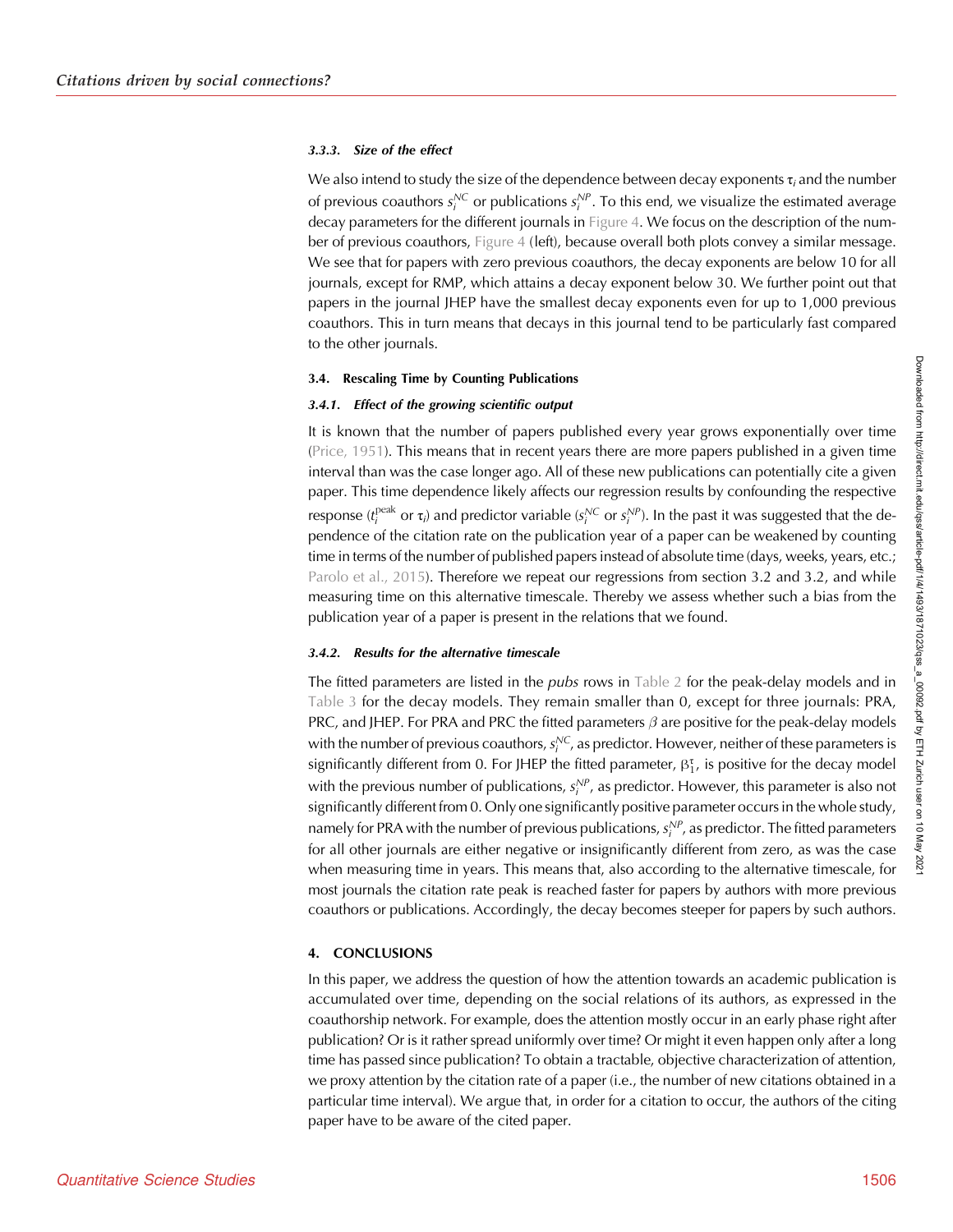To study the time when this attention occurs, we compute the change in the number of citations over a time interval (i.e., the citation rate). It is known that the citation rates of most papers have two characteristic phases over time, namely an increasing phase followed by a decay phase. We found that the first phase tends to get shorter and the decay in the second phase tends to get faster for papers written by authors who have many previous coauthors. We also found that for some journals the time to the peak citation rate is almost halved within the first 100 previous coauthors, while for other journals it stays almost unchanged. Such a difference is also present in the decay exponents for different journals.

In terms of attention, our findings mean that papers written by authors with more previous coauthors attract attention faster, but are then also forgotten sooner. We also found this effect when measuring the number of previous papers of the authors instead of the number of previous coauthors. Furthermore, this effect also persisted when we controlled for the time when a paper was published. But most importantly, we found this effect in nine journals, based on hundreds of thousands of authors and papers and far more than a million citations. A study on such a large scale is a strong sign that we have uncovered a general trend that is not limited to the analyzed data sets.

## 4.1. A Speculative Explanation

Which mechanisms could be responsible for this? One way how authors learn about the papers which they cite is through communication with other scientists. Hence, authors can use their (few or many) social contacts, proxied by coauthors, to "advertise" a paper. Our findings indicate that authors with many previous coauthors or papers tend to do so within a short period of time after publication. When a new publication is made, the authors "advertise" it to the scientific community by presenting it in conferences and seminars, by sharing it on social media, etc. This behaviour happens within a finite time period, after which the authors stop actively promoting the given publication. However, this explanation is merely speculative at this point.

## 4.2. Regressions Not Suitable for Predictions

Our performed regressions have low predictive power, as indicated by extremely small coefficients of determination,  $R^2$ . For instance, for some regressions the  $R^2$  is as low as 0.001, meaning that only 0.1% of the variance in the dependent variable is explained. However, while our regression models are not useful for prediction, our inferred relations are significant. In particular our regressions show that the time to the peak citation rate and the subsequent decay are not independent of the authors.

# 4.3. No Causal Relations Studied

In our study, we focus on the detection of the dependence between citation rate and social relations of the authors. However, we do not (yet) aim to understand the actual mechanisms behind it. In other words, we study associations between measures of social relations and citation histories, but we do not aim to detect causal relationships between them. For example, our study does not guarantee that a paper gets scientific attention faster simply by replacing its authors by scientists with larger publication or coauthor counts. Instead, we observe such faster attention among papers whose authors were not actively chosen based on their past social relations.

## 4.4. Future Work

In the future, we also intend to study causal relationships. Such a study will allow us to determine why authors with many previous publications or coauthors tend to write papers that receive scientific attention faster. To this end, we can use generative modeling to learn more about these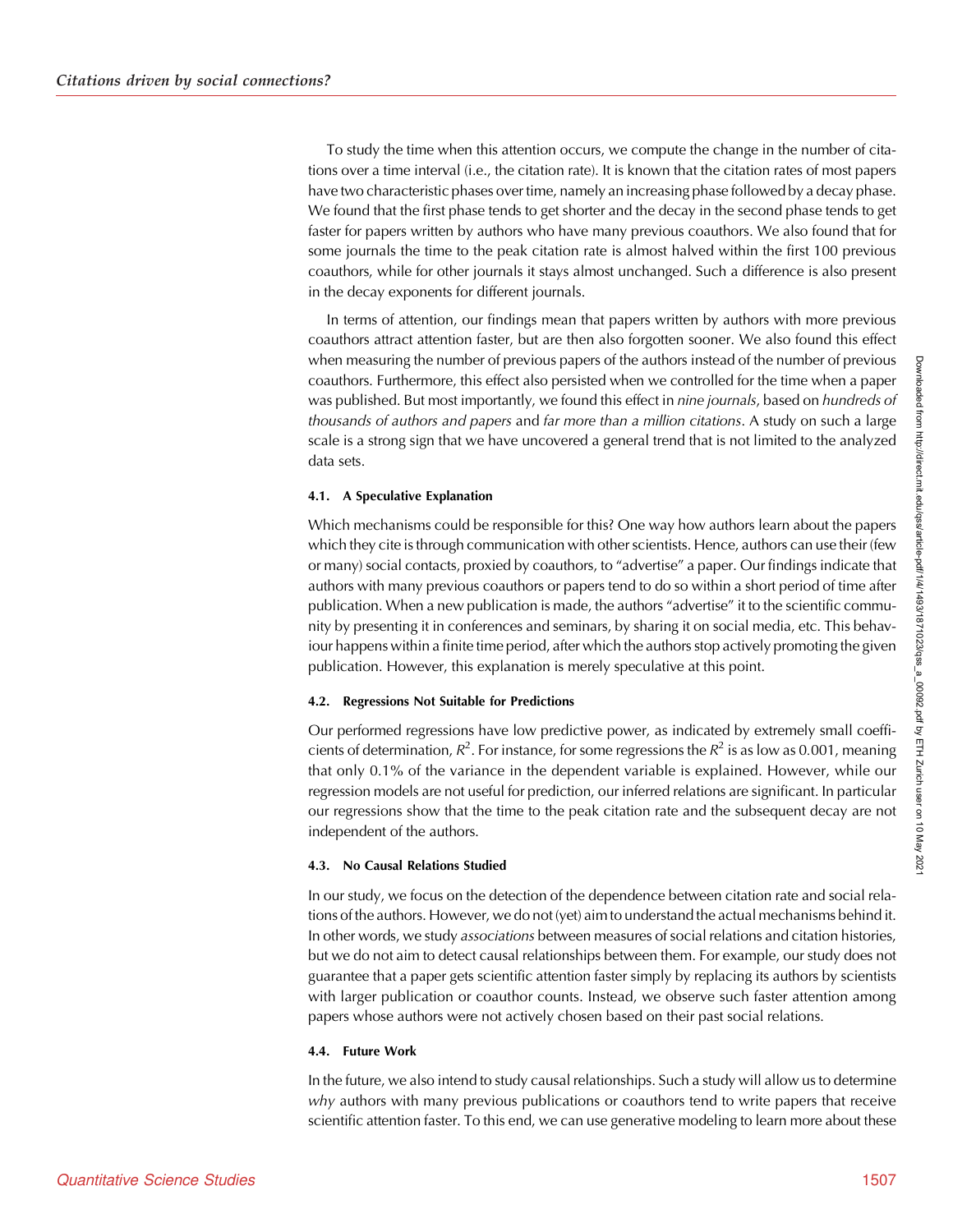<span id="page-15-0"></span>underlying mechanisms. For instance, hypotheses can be formulated and tested using the framework of coupled growth models presented in [Nanumyan et al. \(2020\)](#page-16-0).

We find that a paper receives attention from the scientific community faster, the more coauthors the authors had prior to its publication. But we find as well that such a paper is also forgotten sooner again afterwards. Our findings indeed highlight that the citations of a paper can have substantially different dynamics depending on the social relations of the authors. Furthermore, our approach illustrates how such coupled dynamics can be studied by representing scientific collaborations in a multilayer network.

## ACKNOWLEDGMENTS

The authors would like to thank all reviewers for their comments and Luca Verginer and Giacomo Vaccario for discussions concerning the negative binomial regression models.

## AUTHOR CONTRIBUTIONS

Christian Zingg: Conceptualization, Data curation, Formal analysis, Software, Validation, Visualization, Writing—original draft, Writing—review & editing. Vahan Nanumyan: Conceptualization, Data curation, Formal analysis, Software, Validation, Visualization, Writing—original draft, Writing review & editing. Frank Schweitzer: Conceptualization, Formal analysis, Project administration, Supervision, Visualization, Writing—original draft, Writing—review & editing.

## COMPETING INTERESTS

The authors have no competing interests.

# FUNDING INFORMATION

No funding has been received for this research.

# DATA AVAILABILITY

We use two large bibliographic databases, APS and INSPIREHEP. Access to the APS database can be requested for research purposes at [https://journals.aps.org/datasets.](https://journals.aps.org/datasets) Access to the INSPIREHEP database is possible either as a download or through an API as explained on its website [https://inspirehep.net/.](https://inspirehep.net/) For this paper, we downloaded the INSPIREHEP database.

## **REFERENCES**

- Avramescu, A. (1979). Actuality and obsolescence of scientific literature. Journal of the American Society for Information Science, 30(5), 296–303. DOI: <https://doi.org/10.1002/asi.4630300509>
- Battiston, F., Iacovacci, J., Nicosia, V., Bianconi, G., & Latora, V. (2016). Emergence of multiplex communities in collaboration networks. PLOS ONE, 11(1), e0147451. DOI: [https://doi.org](https://doi.org/10.1371/journal.pone.0147451) [/10.1371/journal.pone.0147451,](https://doi.org/10.1371/journal.pone.0147451) PMID: [26815700,](https://europepmc.org/article/MED/26815700) PMCID: [PMC4731389](https://www.ncbi.nlm.nih.gov/pmc/articles/PMC4731389)
- Burrell, Q. L. (2005). Are "sleeping beauties" to be expected? Scientometrics, 65(3), 381-389. DOI: [https://doi.org/10.1007](https://doi.org/10.1007/s11192-005-0280-5) [/s11192-005-0280-5](https://doi.org/10.1007/s11192-005-0280-5)
- Cetina, K. (2009). Epistemic cultures: How the sciences make knowledge. Harvard University Press. DOI: [https://doi.org/10.2307](https://doi.org/10.2307/j.ctvxw3q7f) [/j.ctvxw3q7f](https://doi.org/10.2307/j.ctvxw3q7f)
- Ciotti, V., Bonaventura, M., Nicosia, V., Panzarasa, P., & Latora, V. (2016). Homophily and missing links in citation networks. EPJ

Data Science, 5(1), 7. DOI: [https://doi.org/10.1140/epjds](https://doi.org/10.1140/epjds/s13688-016-0068-2) [/s13688-016-0068-2](https://doi.org/10.1140/epjds/s13688-016-0068-2), PMID: [32355597,](https://europepmc.org/article/MED/32355597) PMCID: [PMC7175687](https://www.ncbi.nlm.nih.gov/pmc/articles/PMC7175687)

- Claudel, M., Massaro, E., Santi, P., Murray, F., & Ratti, C. (2017). An exploration of collaborative scientific production at MIT through spatial organization and institutional affiliation. PLOS ONE, 12(6), e0179334. DOI: [https://doi.org/10.1371/journal.pone.0179334,](https://doi.org/10.1371/journal.pone.0179334) PMID: [28640829](https://europepmc.org/article/MED/28640829), PMCID: [PMC5480888](https://www.ncbi.nlm.nih.gov/pmc/articles/PMC5480888)
- Clauset, A., Larremore, D. B., & Sinatra, R. (2017). Data-driven predictions in the science of science. Science, 355(6324), 477–480. **DOI:** [https://doi.org/10.1126/science.aal4217,](https://doi.org/10.1126/science.aal4217) PMID: [28154048](https://europepmc.org/article/MED/28154048)
- Colavizza, G., & Franceschet, M. (2016). Clustering citation histories in the Physical Review. Journal of Informetrics,  $10(4)$ , 1037–1051. DOI: <https://doi.org/10.1016/j.joi.2016.07.009>
- Costas, R., van Leeuwen, T. N., & van Raan, A. F. (2010). Is scientific literature subject to a "Sell-By-Date"? A general methodology to analyze the 'durability' of scientific documents. Journal of the